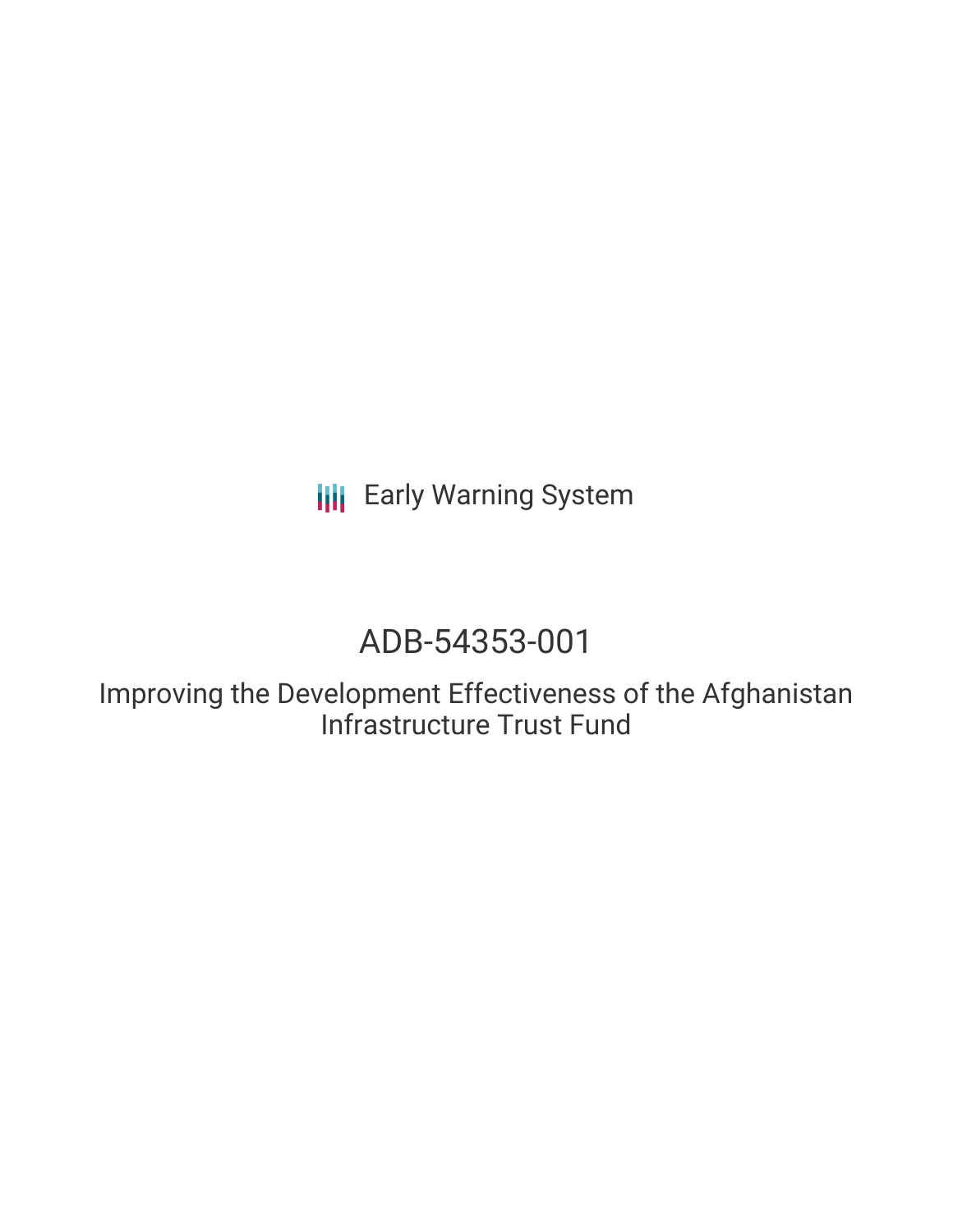



## **Quick Facts**

| <b>Countries</b>               | Afghanistan                                                        |
|--------------------------------|--------------------------------------------------------------------|
| <b>Financial Institutions</b>  | Asian Development Bank (ADB)                                       |
| <b>Status</b>                  | Proposed                                                           |
| <b>Bank Risk Rating</b>        |                                                                    |
| <b>Borrower</b>                | Government                                                         |
| <b>Sectors</b>                 | Finance, Infrastructure, Law and Government, Technical Cooperation |
| <b>Investment Type(s)</b>      | Grant                                                              |
| <b>Investment Amount (USD)</b> | \$0.75 million                                                     |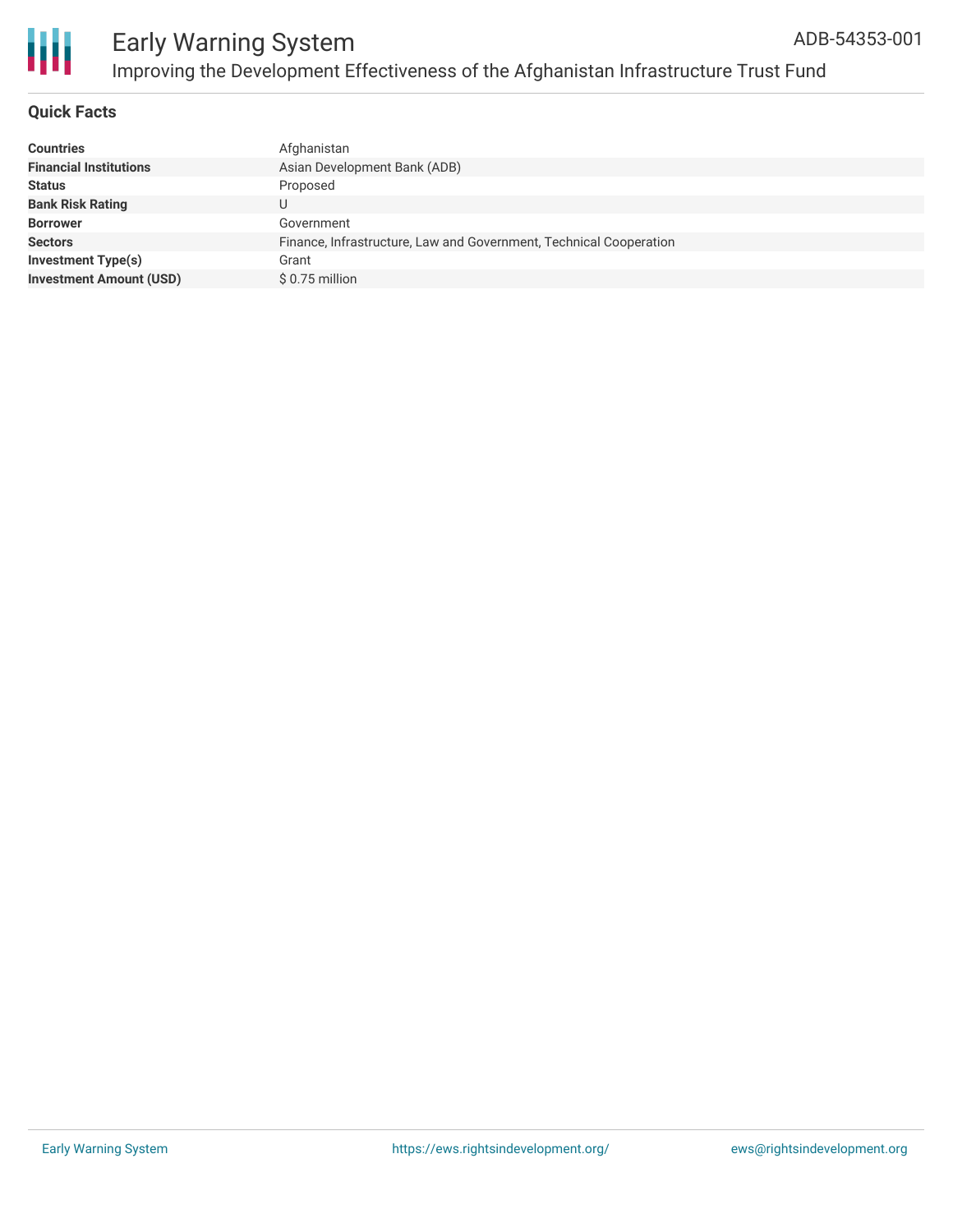

# **Project Description**

Under this project, ADB is going to propose TA with the purpose of the transformation of the Afghanistan Infrastructure Trust Fund (AITF) in order to help improve the economic development and livelihood of the Afghan people.

## **PROJECT OBJECTIVES**

The TA aims to increase the number of contributors and commitments to AITF, make it more financially sustainable, expand financial modalities, strengthen its management.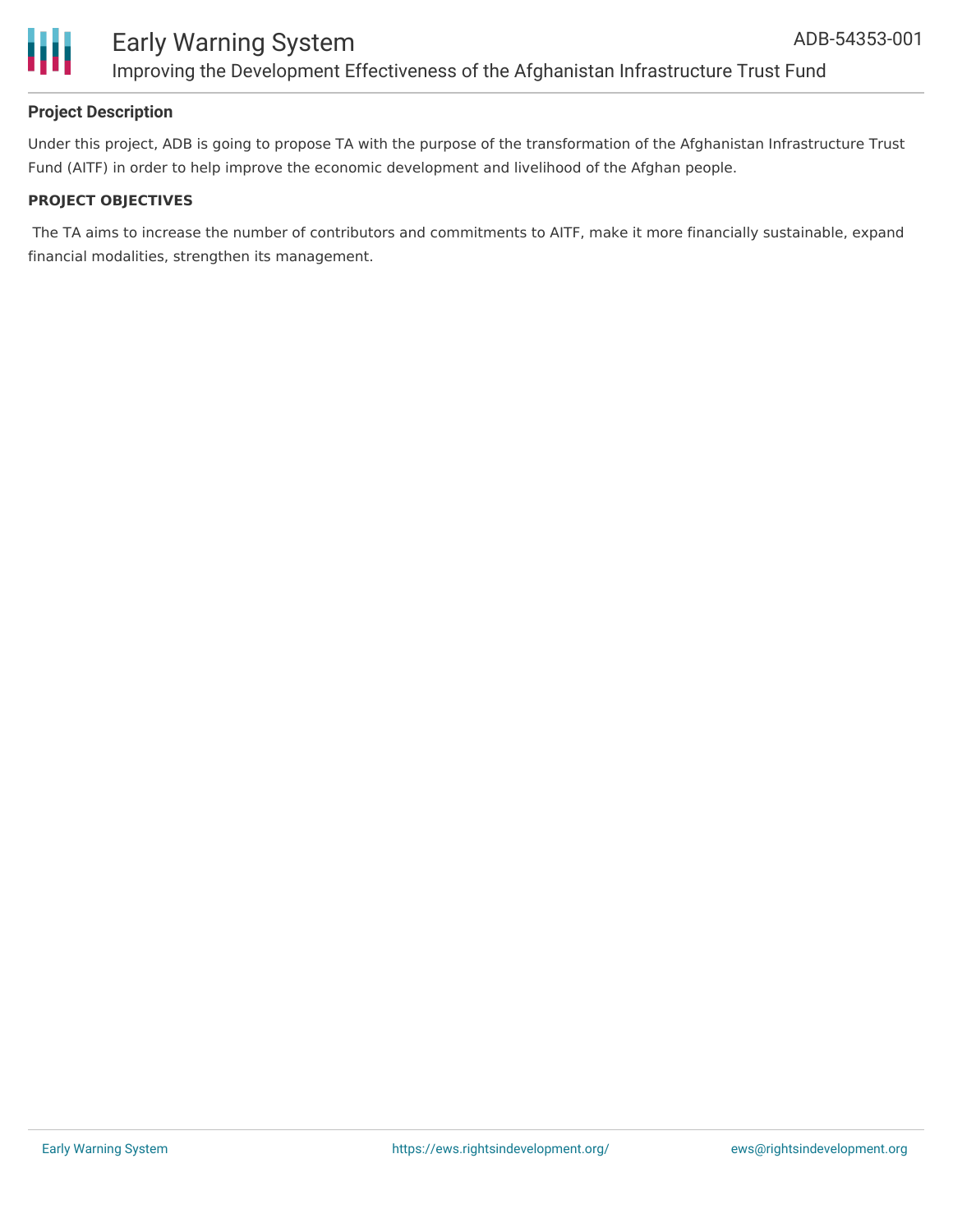

#### **Investment Description**

Asian Development Bank (ADB)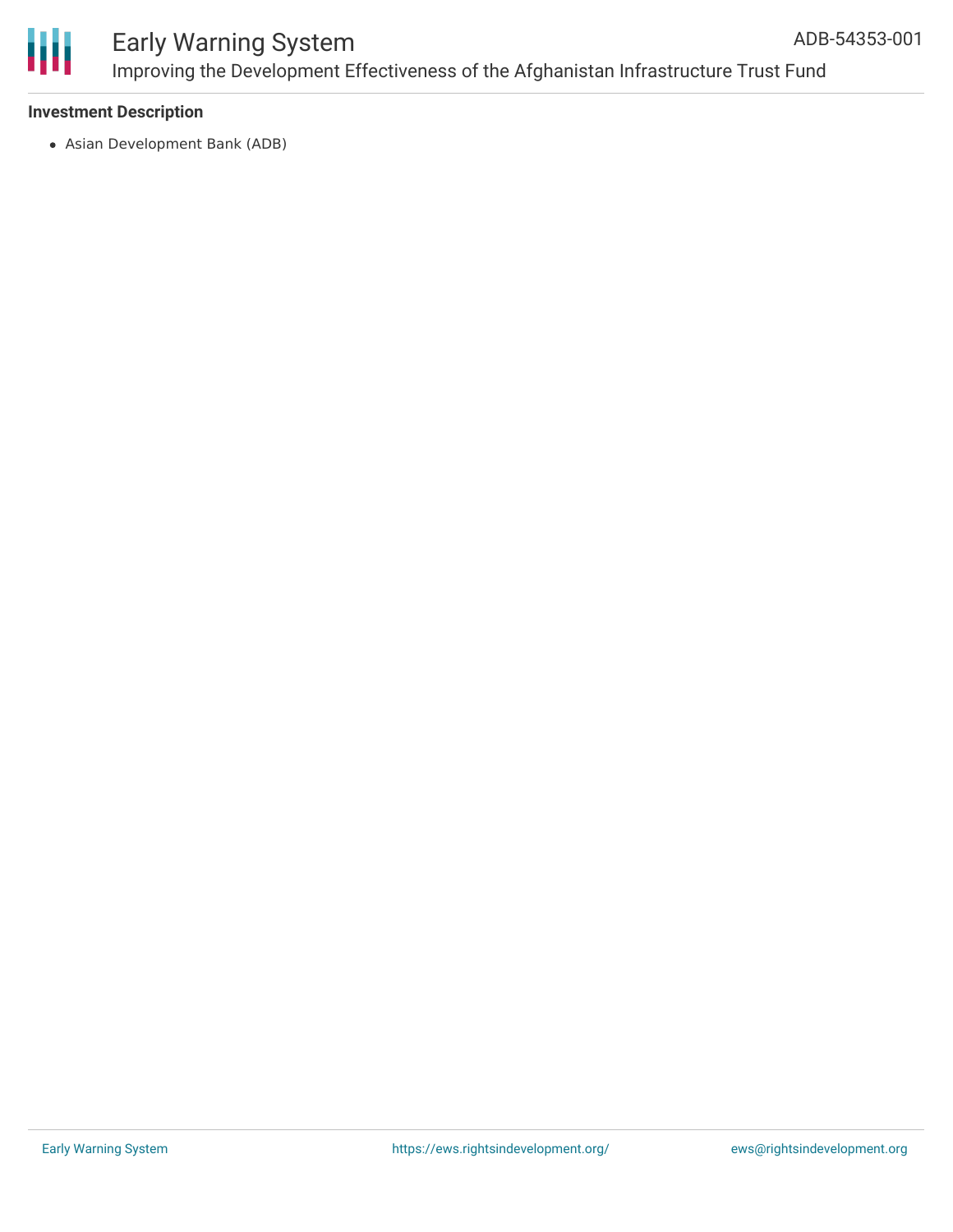

#### **Contact Information**

#### **Executing Agencies**

Ministry of Finance Pashtunistan Watt, Kabul, Islamic Republic of Afghanistan

#### **ACCESS TO INFORMATION**

You can submit an information request for project information at: https://www.adb.org/forms/request-information-form

ADB has a two-stage appeals process for requesters who believe that ADB has denied their request for information in violation of its Access to Information Policy. You can learn more about filing an appeal at: https://www.adb.org/site/disclosure/appeals

#### **ACCOUNTABILITY MECHANISM OF ADB**

The Accountability Mechanism is an independent complaint mechanism and fact-finding body for people who believe they are likely to be, or have been, adversely affected by an Asian Development Bank-financed project. If you submit a complaint to the Accountability Mechanism, they may investigate to assess whether the Asian Development Bank is following its own policies and procedures for preventing harm to people or the environment. You can learn more about the Accountability Mechanism and how to file a complaint at: http://www.adb.org/site/accountability-mechanism/main.